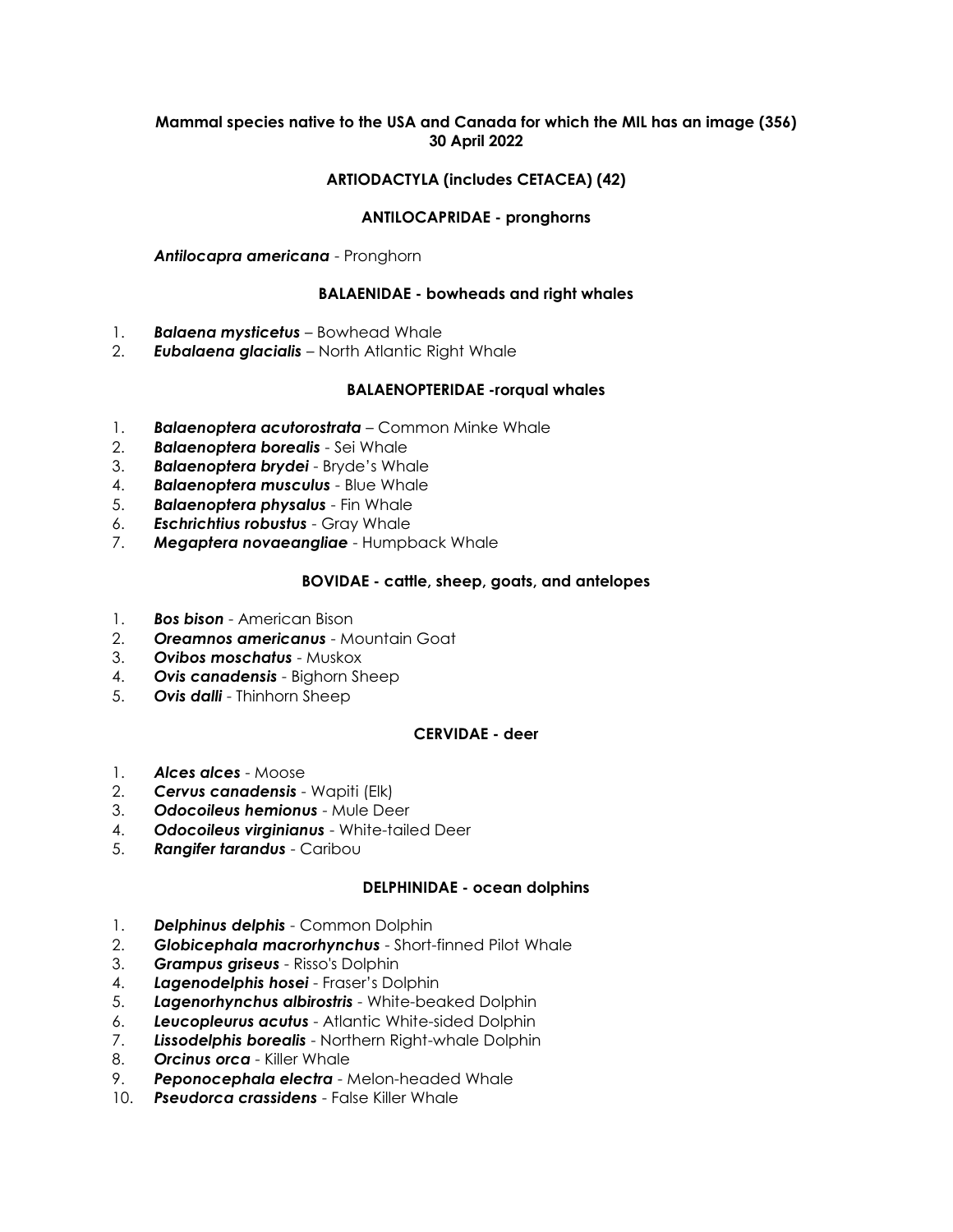- 11. *Sagmatias obliquidens* Pacific White-sided Dolphin
- 12. *Stenella coeruleoalba* Striped Dolphin
- 13. *Stenella frontalis* Atlantic Spotted Dolphin
- 14. *Stenella longirostris* Spinner Dolphin
- 15. *Steno bredanensis* Rough-toothed Dolphin
- 16. *Tursiops truncatus* Common Bottlenose Dolphin

## **MONODONTIDAE - narwhals, belugas**

- 1. *Delphinapterus leucas* Beluga
- 2. *Monodon monoceros* Narwhal

## **PHOCOENIDAE - porpoises**

- 1. *Phocoena phocoena* Harbor Porpoise
- 2. *Phocoenoides dalli* Dall's Porpoise

#### **PHYSETERIDAE - sperm whales**

*Physeter macrocephalus* – Sperm Whale

### **TAYASSUIDAE - peccaries**

*Dicotyles tajacu* - Collared Peccary

### **CARNIVORA (53)**

## **CANIDAE - dogs**

- 1. *Canis latrans* Coyote
- 2. *Canis lupus* Gray Wolf
- 3. *Canis lycaon* Eastern Wolf
- 4. *Canis rufus* Red Wolf
- 5. *Urocyon cinereoargenteus* Northern Gray Fox
- 6. *Urocyon littoralis* Island Fox
- 7. *Vulpes lagopus* Arctic Fox
- 8. *Vulpes macrotis* Kit Fox
- 9. *Vulpes velox* Swift Fox
- 10. *Vulpes vulpes* Red Fox

#### **FELIDAE - cats**

- 1. *Herpailurus yagouaroundi* Jaguarundi
- 2. *Leopardus pardalis* Ocelot
- 3. *Leopardus wiedii* Margay
- 4. *Lynx canadensis* Canadian Lynx
- 5. *Lynx rufus* Bobcat
- 6. *Panthera onca* Jaguar
- 7. *Puma concolor* Puma

### **MEPHITIDAE - skunks**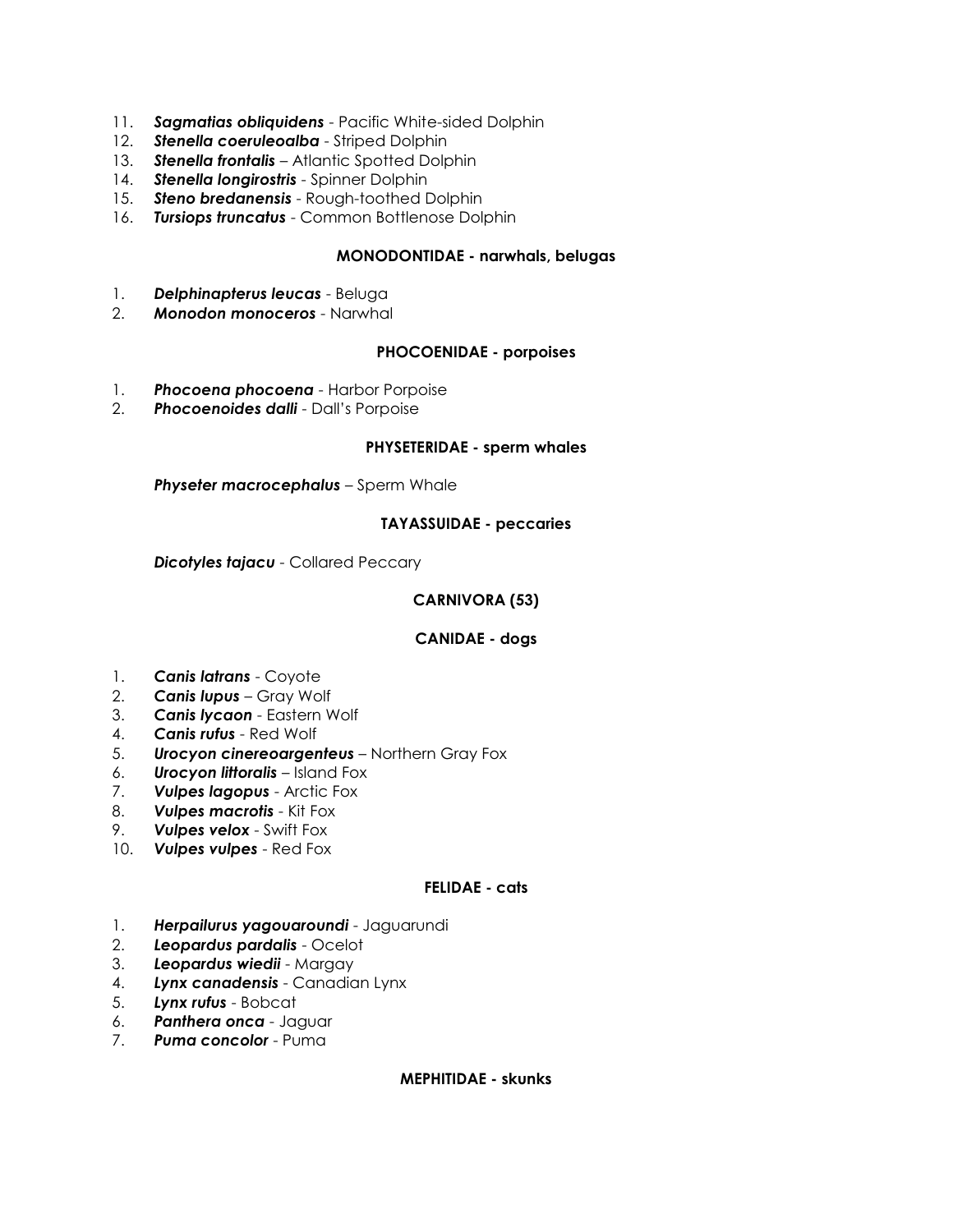- 1. *Conepatus leuconotus* American Hog-nosed Skunk
- 2. *Mephitis macroura* Hooded Skunk
- 3. *Mephitis mephitis* Striped Skunk
- 4. *Spilogale interrupta* Plains Spotted Skunk
- 5. *Spilogale putorius* Alleghanian Spotted Skunk

## **MUSTELIDAE - weasels and relatives**

- 1. *Enhydra lutris* Sea Otter
- 2. *Gulo gulo* Wolverine
- 3. *Lontra canadensis* North American River Otter
- 4. *Martes americana* American Marten
- 5. *Martes caurina* Pacific Marten
- 6. *Mustela erminea* Beringian Ermine
- 7. *Mustela nigripes* Black-footed Ferret
- 8. *Mustela nivalis* Least Weasel
- 9. *Mustela richardsonii* American Ermine
- 10. *Neogale frenata* Long-tailed Weasel
- 11. *Neogale vison* American Mink
- 12. *Pekania pennanti* Fisher
- 13. *Taxidea taxus* American Badger

## **ODOBENIDAE - walruses**

*Odobenus rosmarus* - Walrus

## **OTARIIDAE - eared seals**

- 1. **Arctocephalus townsendi** Guadalupe Fur Seal
- 2. *Callorhinus ursinus* Northern Fur Seal
- 3. *Eumetopias jubatus* Steller's Sea Lion
- 4. *Zalophus californianus* California Sea Lion

## **PHOCIDAE - earless seals**

- 1. *Erignathus barbatus* Bearded Seal
- 2. *Halichoerus grypus* Gray Seal
- 3. *Mirounga angustirostris* Northern Elephant Seal
- 4. *Neomonachus schauinslandi* Hawaiian Monk Seal
- 5. *Pagophilus groenlandicus* Harp Seal
- 6. *Phoca vitulina* Harbor Seal
- 7. *Pusa hispida* Ringed Seal

## **PROCYONIDAE - raccoons and relatives**

- 1. *Bassariscus astutus* Ringtail
- 2. *Nasua narica* White-nosed Coati
- 3. *Procyon lotor* Northern Raccoon

## **URSIDAE - bears**

1. *Ursus americanus* - American Black Bear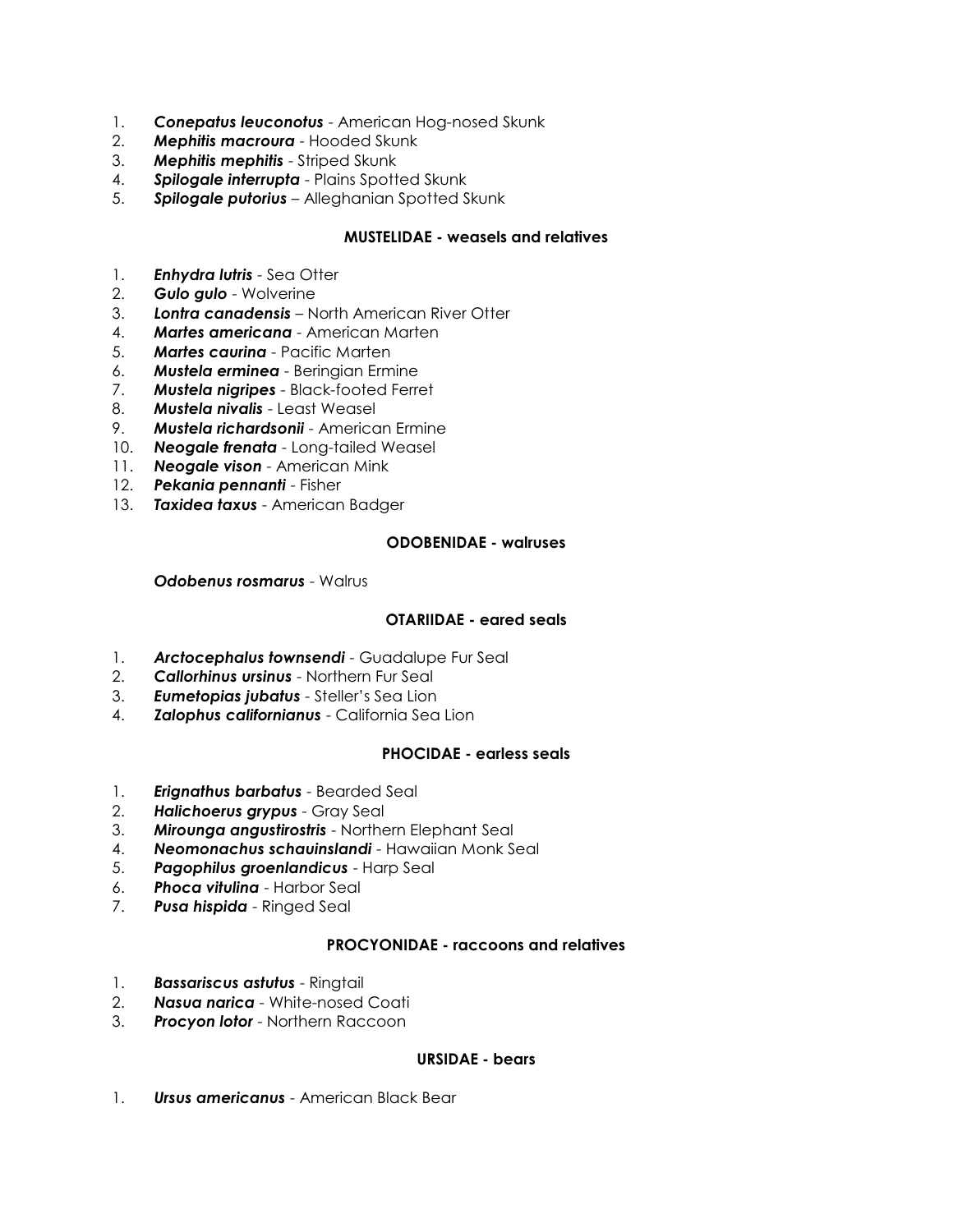- 2. *Ursus arctos* Brown (Grizzly) Bear
- 3. *Ursus maritimus* Polar Bear

# **CHIROPTERA (45)**

# **MOLOSSIDAE - free-tailed bats**

- 1. *Eumops floridanus* Florida Bonneted Bat
- 2. *Eumops perotis* Western Bonneted Bat
- 3. *Eumops underwoodi* Underwood's Bonneted Bat
- 4. *Molossus molossus* Pallas's Mastiff Bat
- 5. *Nyctinomops femorosaccus* Pocketed Free-tailed Bat
- 6. *Nyctinomops macrotis* Big Free-tailed Bat
- 7. *Tadarida brasiliensis* Brazilian Free-tailed Bat

# **MORMOOPIDAE - mustached bats**

*Mormoops megalophylla* - Peter's Ghost-faced Bat

# **PHYLLOSTOMIDAE - Neotropical leaf-nosed bats**

- 1. *Artibeus jamaicensis* Jamaican Fruit-eating Bat
- 2. *Choeronycteris mexicana* Mexican Long-tongued Bat
- 3. *Diphylla ecaudata* Hairy-legged Vampire Bat
- 4. *Leptonycteris yerbabuenae* Lesser Long-nosed Bat
- 5. *Macrotus californicus* Californian Leaf-nosed Bat

# **VESPERTILIONIDAE - evening bats**

- 1. *Aeorestes cinereus* Northern Hoary Bat
- 2. *Antrozous pallidus* Pallid Bat
- 3. *Corynorhinus rafinesquii* Rafinesque's Big-eared Bat
- 4. *Corynorhinus townsendii* Townsend's Big-eared Bat
- 5. *Dasypterus ega* Southern Yellow Bat
- 6. *Dasypterus intermedius* Northern Yellow Bat
- 7. *Dasypterus xanthinus* Western Yellow Bat
- 8. *Eptesicus fuscus* Big Brown Bat
- 9. *Euderma maculatum* Spotted Bat
- 10. *Idionycteris phyllotis* Allen's Big-eared Bat
- 11. *Lasionycteris noctivagans* Silver-haired Bat
- 12. *Lasiurus borealis* Eastern Red Bat
- 13. *Lasiurus frantzii* Western Red Bat
- 14. *Lasiurus seminolus* Seminole Bat
- 15. *Myotis auriculus* Southwestern Myotis
- 16. *Myotis austroriparius* Southeastern Myotis
- 17. *Myotis californicus* California Myotis
- 18. *Myotis ciliolabrum* Western Small-footed Myotis
- 19. *Myotis evotis* Long-eared Myotis
- 20. *Myotis grisescens* Gray Myotis
- 21. *Myotis leibii* Eastern Small-footed Myotis
- 22. *Myotis lucifugus* Eastern Little Brown Myotis
- 23. *Myotis occultus* Arizona Myotis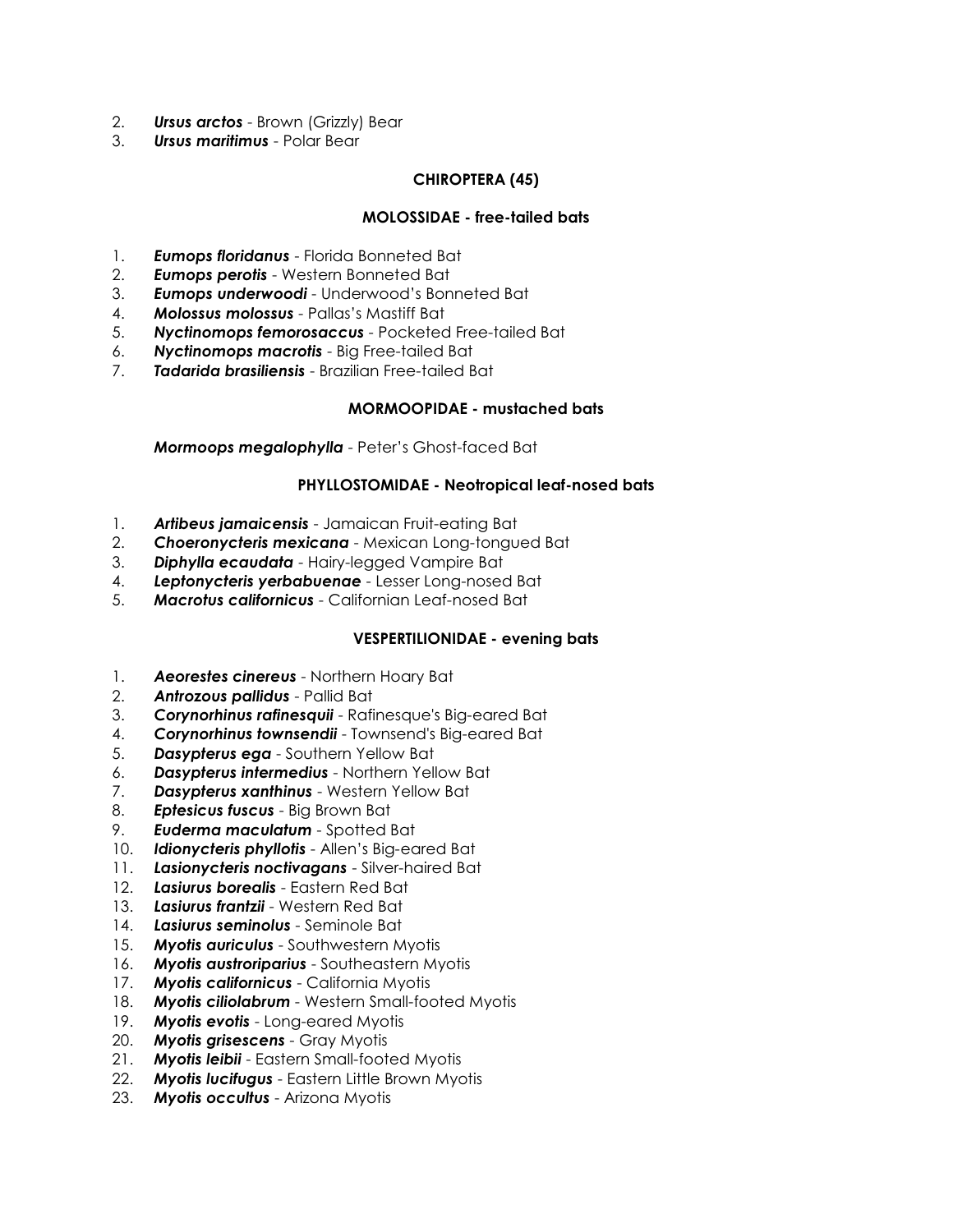- 24. *Myotis septentrionalis* Northern Myotis
- 25. *Myotis sodalis* Indiana Myotis
- 26. *Myotis thysanodes* Fringed Myotis
- 27. *Myotis velifer* Cave Myotis
- 28. *Myotis volans* Long-legged Myotis
- 29. *Myotis yumanensis* Yuma Myotis
- 30. *Nycticeius humeralis* North American Evening Bat
- 31. *Parastrellus hesperus* Canyon Bat
- 32. *Perimyotis subflavus* Tricolored Bat

### **CINGULATA: DASYPODIDAE - armadillos (1)**

*Dasypus novemcinctus* - Nine-banded Armadillo

### **DIDELPHIMORPHIA - DIDELPHIDAE - opossums (1)**

*Didelphis virginiana* - Virginia Opossum

# **EULIPOTYPHLA (19)**

### **SORICIDAE - shrews**

- 1. *Blarina brevicauda* Northern Short-tailed Shrew
- 2. *Blarina carolinensis* Southern Short-tailed Shrew
- 3. *Cryptotis parvus* North American Least Shrew
- 4. *Notiosorex crawfordi* Desert Gray Shrew
- 5. *Sorex arcticus* Arctic Shrew
- 6. *Sorex cinereus* Masked Shrew
- 7. *Sorex fumeus* Smoky Shrew
- 8. *Sorex hoyi* Eastern Pygmy Shrew
- 9. *Sorex merriami* Merriam's Shrew
- 10. *Sorex navigator* Western Water Shrew
- 11. *Sorex palustris* American Water Shrew
- 12. *Sorex tenellus* Inyo Shrew
- 13. *Sorex trowbridgii* Trowbridge's Shrew
- 14. *Sorex vagrans* Vagrant Shrew

### **TALPIDAE - moles**

- 1. *Condylura cristata* Star-nosed Mole
- 2. *Neurotrichus gibbsii* American Shrew-mole
- 3. *Parascalops breweri* Hairy-tailed Mole
- 4. *Scalopus aquaticus* Eastern Mole
- 5. *Scapanus orarius* Coast Mole

## **LAGOMORPHA (18)**

## **LEPORIDAE - rabbits and hares**

- 1. *Lepus alleni* Antelope Jackrabbit
- 2. *Lepus americanus* Snowshoe Hare
- 3. *Lepus arcticus* Arctic Hare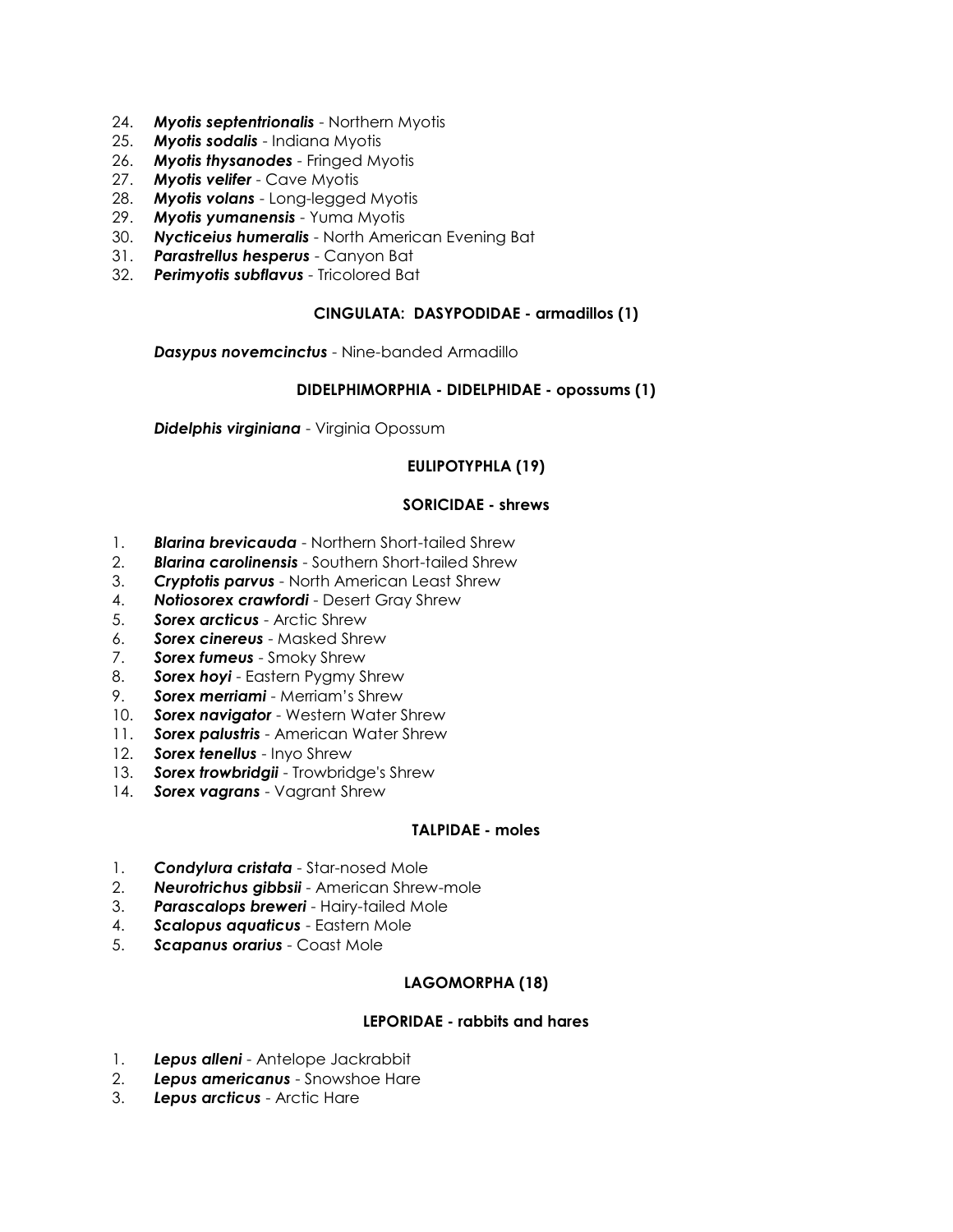- 4. *Lepus californicus* Black-tailed Jackrabbit
- 5. *Lepus callotis* White-sided Jackrabbit
- 6. *Lepus townsendii* White-tailed Jackrabbit
- 7. *Sylvilagus aquaticus* Swamp Rabbit
- 8. *Sylvilagus audubonii* Desert Cottontail
- 9. *Sylvilagus bachmani* Brush Rabbit
- 10. *Sylvilagus floridanus* Eastern Cottontail
- 11. *Sylvilagus holzneri* Robust Cottontail
- 12. *Sylvilagus idahoensis* Pygmy Rabbit
- 13. *Sylvilagus nuttallii* Mountain Cottontail
- 14. *Sylvilagus obscurus* Appalachian Cottontail
- 15. *Sylvilagus palustris* Marsh Rabbit
- 16. *Sylvilagus transitionalis* New England Cottontail

### **OCHOTONIDAE - pikas**

- 1. *Ochotona collaris* Collared Pika
- 2. *Ochotona princeps* American Pika

### **RODENTIA (175)**

#### **APLODONTIDAE - sewellels**

*Aplodontia rufa* - Mountain Beaver

### **CASTORIDAE - beavers**

*Castor canadensis* - North American Beaver

#### **CRICETIDAE - hamsters, New World rats and mice, voles**

- 1. *Alexandromys oeconomus* Root Vole
- 2. *Baiomys taylori* Northern Pygmy Mouse
- 3. *Clethrionomys gapperi* Southern Red-backed Vole
- 4. *Clethrionomys rutilus* Northern Red-backed Vole
- 5. *Dicrostonyx groenlandicus* Nearctic Collared Lemming
- 6. *Lemmiscus curtatus* Sagebrush Vole
- 7. *Lemmus trimucronatus* Nearctic Brown Lemming
- 8. *Microtus chrotorrhinus* Rock Vole
- 9. *Microtus drummondii* Western Meadow Vole
- 10. *Microtus longicaudus* Long-tailed Vole
- 11. *Microtus mogollonensis* Mogollon Vole
- 12. *Microtus montanus* Montane Vole
- 13. *Microtus ochrogaster* Prairie Vole
- 14. *Microtus oregoni* Creeping Vole
- 15. *Microtus pennsylvanicus* Eastern Meadow Vole
- 16. *Microtus richardsoni* North American Water Vole
- 17. *Neotoma albigula* White-throated Woodrat
- 18. *Neotoma cinerea* Bushy-tailed Woodrat
- 19. *Neotoma floridana* Eastern Woodrat
- 20. *Neotoma lepida* Desert Woodrat
- 21. *Neotoma macrotis* Big-eared Woodrat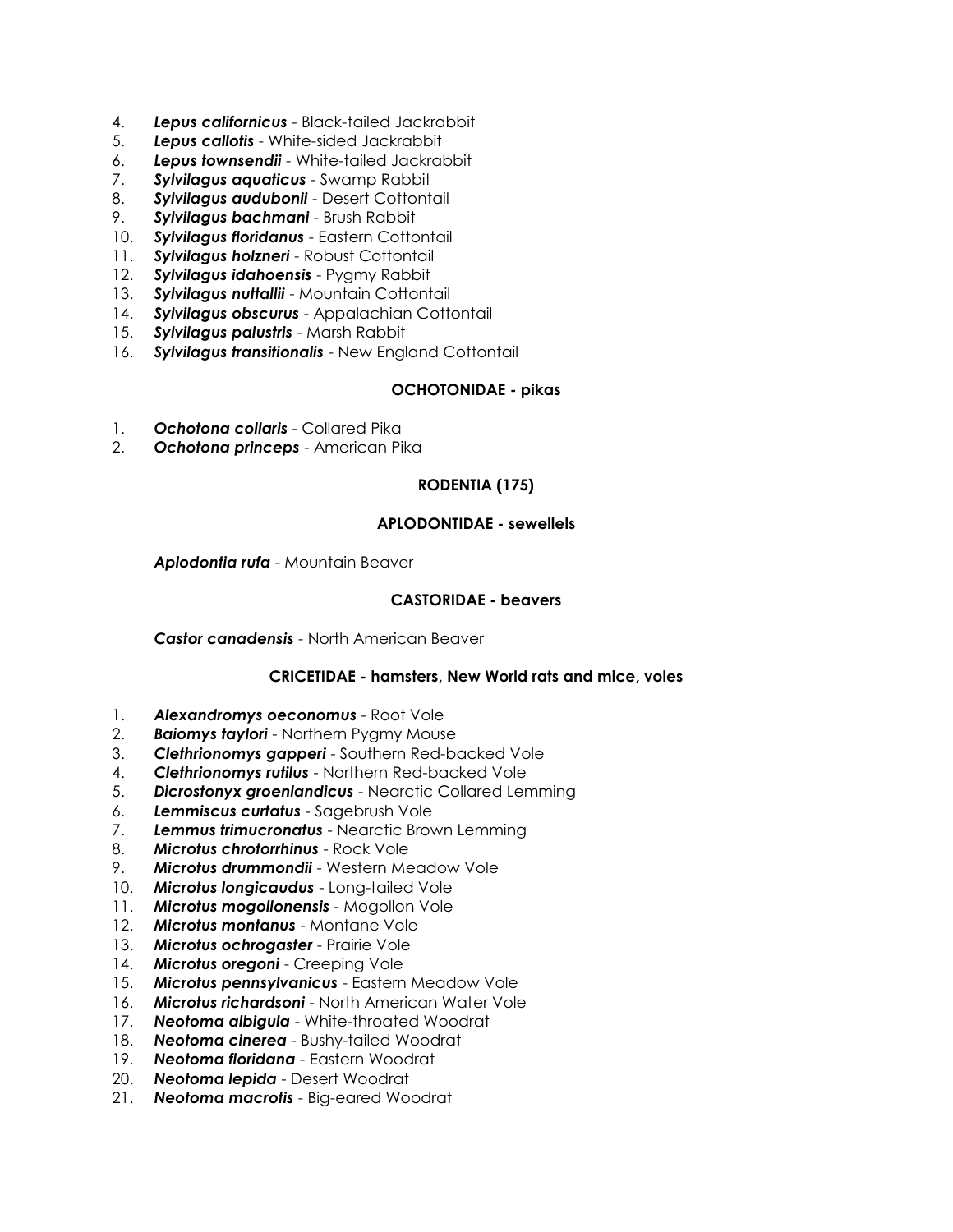- 22. *Neotoma magister* Allegheny Woodrat
- 23. *Neotoma mexicana* Mexican Woodrat
- 24. *Neotoma micropus* Southern Plains Woodrat
- 25. *Neotoma stephensi* Stephen's Woodrat
- 26. *Ochrotomys nuttalli* Golden Mouse
- 27. *Ondatra zibethicus* Common Muskrat
- 28. *Onychomys arenicola* Chihuahuan Grasshopper Mouse
- 29. *Onychomys leucogaster* Northern Grasshopper Mouse
- 30. *Onychomys torridus* Southern Grasshopper Mouse
- 31. *Oryzomys couesi* Coues's Marsh Rice Rat
- 32. *Oryzomys palustris* Common Marsh Rice Rat
- 33. *Oryzomys texensis* Texas Marsh Rice Rat
- 34. *Peromyscus arcticus* Yukon Deermouse
- 35. *Peromyscus attwateri* Texas Deermouse
- 36. *Peromyscus boylii* Brush Deermouse
- 37. *Peromyscus californicus* California Deermouse
- 38. *Peromyscus crinitus* Canyon Deermouse
- 39. *Peromyscus eremicus* Cactus Deermouse
- 40. *Peromyscus fraterculus* Northern Baja Deermouse
- 41. *Peromyscus gossypinus* Cotton Deermouse
- 42. *Peromyscus keeni* Northwestern Deermouse
- 43. *Peromyscus leucopus* White-footed Deermouse
- 44. *Peromyscus maniculatus* Eastern Deermouse
- 45. *Peromyscus nasutus* Northern Rock Deermouse
- 46. *Peromyscus polionotus* Oldfield Deermouse
- 47. *Peromyscus sonoriensis* Western Deermouse
- 48. *Peromyscus truei* Pinyon Deermouse
- 49. *Podomys floridanus* Florida Deermouse
- 50. *Reithrodontomys fulvescens* Fulvous Harvest Mouse
- 51. *Reithrodontomys humulis* Eastern Harvest Mouse
- 52. *Reithrodontomys megalotis* Western Harvest Mouse
- 53. *Reithrodontomys montanus* Plains Harvest Mouse
- 54. *Reithrodontomys raviventris* Salt-marsh Harvest Mouse
- 55. *Sigmodon arizonae* Arizona Cotton Rat
- 56. *Sigmodon fulviventer* Tawny-bellied Cotton Rat
- 57. *Sigmodon hispidus* Hispid Cotton Rat
- 58. *Sigmodon ochrognathus* Yellow-nosed Cotton Rat
- 59. *Synaptomys cooperi* Southern Bog Lemming

## **ERETHIZONTIDAE - New World porcupines**

*Erethizon dorsatum* - North American Porcupine

## **GEOMYIDAE - pocket gophers**

- 1. *Cratogeomys castanops* Yellow-faced Pocket Gopher
- 2. *Geomys attwateri* Attwater's Pocket Gopher
- 3. *Geomys breviceps* Baird's Pocket Gopher
- 4. *Geomys bursarius* Plains Pocket Gopher
- 5. *Geomys knoxjonesi* Knox Jones's Pocket Gopher
- 6. *Geomys pinetis* Southeastern Pocket Gopher
- 7. *Geomys texensis* Llano Pocket Gopher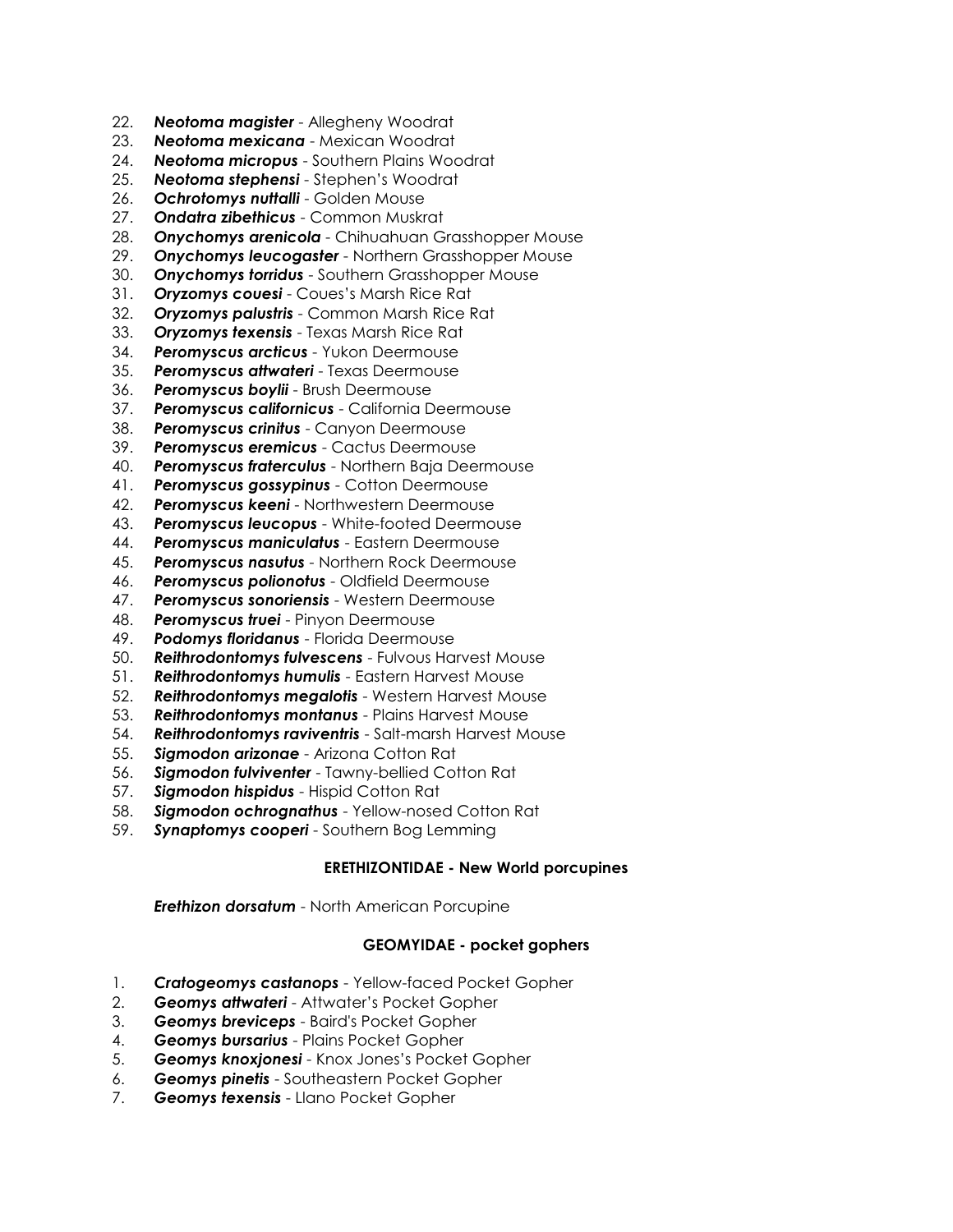- 8. *Thomomys bottae* Botta's Pocket Gopher
- 9. *Thomomys bulbivorus* Camas Pocket Gopher
- 10. *Thomomys clusius* Wyoming Pocket Gopher
- 11. *Thomomys mazama* Western Pocket Gopher
- 12. *Thomomys talpoides* Northern Pocket Gopher

#### **HETEROMYIDAE - kangaroo rats and relatives**

- 1. *Chaetodipus baileyi* Bailey's Pocket Mouse
- 2. *Chaetodipus californicus* California Pocket Mouse
- 3. *Chaetodipus collis* Highland Coarse-haired Pocket Mouse
- 4. *Chaetodipus fallax* San Diego Pocket Mouse
- 5. *Chaetodipus formosus* Long-tailed Pocket Mouse
- 6. *Chaetodipus intermedius* Rock Pocket Mouse
- 7. *Chaetodipus penicillatus* Desert Pocket Mouse
- 8. *Chaetodipus rudinoris* Peninsular Pocket Mouse
- 9. *Chaetodipus spinatus* Spiny Pocket Mouse
- 10. *Dipodomys agilis* Agile Kangaroo Rat
- 11. *Dipodomys californicus* California Kangaroo Rat
- 12. *Dipodomys compactus* Gulf Coast Kangaroo Rat
- 13. *Dipodomys deserti* Desert Kangaroo Rat
- 14. *Dipodomys heermanni* Heermann's Kangaroo Rat
- 15. *Dipodomys ingens* Giant Kangaroo Rat
- 16. *Dipodomys merriami* Merriam's Kangaroo Rat
- 17. *Dipodomys microps* Chisel-toothed Kangaroo Rat
- 18. *Dipodomys nitratoides* San Joaquin Kangaroo Rat
- 19. *Dipodomys ordii* Ord's Kangaroo Rat
- 20. *Dipodomys panamintinus* Panamint Kangaroo Rat
- 21. *Dipodomys simulans* Dulzura Kangaroo Rat
- 22. *Dipodomys spectabilis* Banner-tailed Kangaroo Rat
- 23. *Dipodomys venustus* Narrow-faced Kangaroo Rat
- 24. *Microdipodops megacephalus* Dark Kangaroo Mouse
- 25. *Microdipodops pallidus* Pallid Kangaroo Mouse
- 26. *Perognathus amplus* Arizona Pocket Mouse
- 27. *Perognathus flavescens* Plains Pocket Mouse
- 28. *Perognathus flavus* Silky Pocket Mouse
- 29. *Perognathus inornatus* San Joaquin Pocket Mouse
- 30. *Perognathus longimembris* Little Pocket Mouse
- 31. *Perognathus merriami* Merriam's Pocket Mouse
- 32. *Perognathus mollipilosus* Great Basin Pocket Mouse

## **SCIURIDAE - squirrels**

- 1. *Ammospermophilus harrisii* Harris's Antelope Squirrel
- 2. *Ammospermophilus interpres* Texas Antelope Squirrel
- 3. *Ammospermophilus leucurus* White-tailed Antelope Squirrel
- 4. *Ammospermophilus nelsoni* Nelson's Antelope Squirrel
- 5. *Callospermophilus lateralis* Common Golden-mantled Ground Squirrel
- 6. *Callospermophilus saturatus* Cascade Golden-mantled Ground Squirrel
- 7. *Cynomys gunnisoni* Gunnison's Prairie Dog
- 8. *Cynomys leucurus* White-tailed Prairie Dog
- 9. *Cynomys ludovicianus* Black-tailed Prairie Dog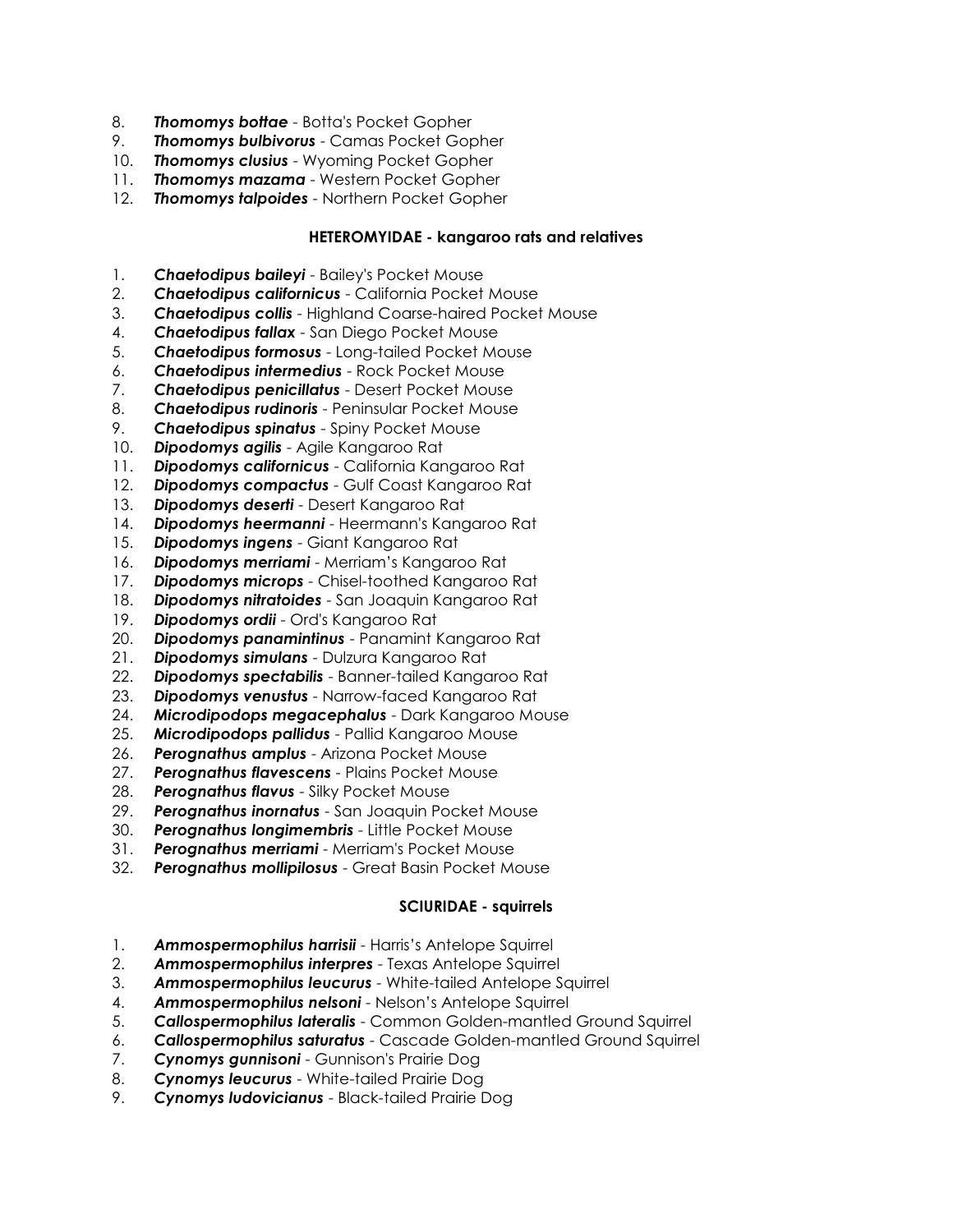- 10. *Cynomys parvidens* Utah Prairie Dog
- 11. *Glaucomys oregonensis* Humboldt's Flying Squirrel
- 12. *Glaucomys sabrinus* Northern Flying Squirrel
- 13. *Glaucomys volans* Southern Flying Squirrel
- 14. *Ictidomys parvidens* Rio Grande Ground Squirrel
- 15. *Ictidomys tridecemlineatus* Thirteen-lined Ground Squirrel
- 16. *Marmota broweri* Alaska Marmot
- 17. *Marmota caligata* Hoary Marmot
- 18. *Marmota flaviventris* Yellow-bellied Marmot
- 19. *Marmota monax* Woodchuck
- 20. *Marmota olympus* Olympic Marmot
- 21. *Marmota vancouverensis* Vancouver Island Marmot
- 22. *Neotamias alpinus* Alpine Chipmunk
- 23. *Neotamias amoenus* Yellow-pine Chipmunk
- 24. *Neotamias canipes* Gray-footed Chipmunk
- 25. *Neotamias cinereicollis* Gray-collared Chipmunk
- 26. *Neotamias dorsalis* Cliff Chipmunk
- 27. *Neotamias merriami* Merriam's Chipmunk
- 28. *Neotamias minimus* Least Chipmunk
- 29. *Neotamias ochrogenys* Yellow-cheeked Chipmunk
- 30. *Neotamias palmeri* Palmer's Chipmunk
- 31. *Neotamias panamintinus* Panamint Chipmunk
- 32. *Neotamias quadrimaculatus* Long-eared Chipmunk
- 33. *Neotamias quadrivittatus* Colorado Chipmunk
- 34. *Neotamias ruficaudus* Red-tailed Chipmunk
- 35. *Neotamias rufus* Hopi Chipmunk
- 36. *Neotamias senex* Shadow Chipmunk
- 37. *Neotamias sonomae* Sonoma Chipmunk
- 38. *Neotamias speciosus* Lodgepole Chipmunk
- 39. *Neotamias townsendii* Townsend's Chipmunk
- 40. *Neotamias umbrinus* Uinta Chipmunk
- 41. *Otospermophilus beecheyi* California Ground Squirrel
- 42. *Otospermophilus variegatus* Common Rock Squirrel
- 43. *Poliocitellus franklinii* Franklin's Ground Squirrel
- 44. *Sciurus aberti* Abert's Squirrel
- 45. *Sciurus arizonensis* Arizona Gray Squirrel
- 46. *Sciurus carolinensis* Eastern Gray Squirrel
- 47. *Sciurus griseus* Western Gray Squirrel
- 48. *Sciurus nayaritensis* Mexican Fox Squirrel
- 49. *Sciurus niger* Eastern Fox Squirrel
- 50. *Tamias striatus* Eastern Chipmunk
- 51. *Tamiasciurus douglasii* Douglas's Squirrel
- 52. *Tamiasciurus fremonti* Fremont's Squirrel
- 53. *Tamiasciurus hudsonicus* North American Red Squirrel
- 54. *Urocitellus armatus* Uinta Ground Squirrel
- 55. *Urocitellus beldingi* Belding's Ground Squirrel
- 56. *Urocitellus brunneus* Idaho Ground Squirrel
- 57. *Urocitellus columbianus* Columbian Ground Squirrel
- 58. *Urocitellus elegans* Wyoming Ground Squirrel
- 59. *Urocitellus mollis* Piute Ground Squirrel
- 60. *Urocitellus parryii* Arctic Ground Squirrel
- 61. *Urocitellus richardsonii* Richardson's Ground Squirrel